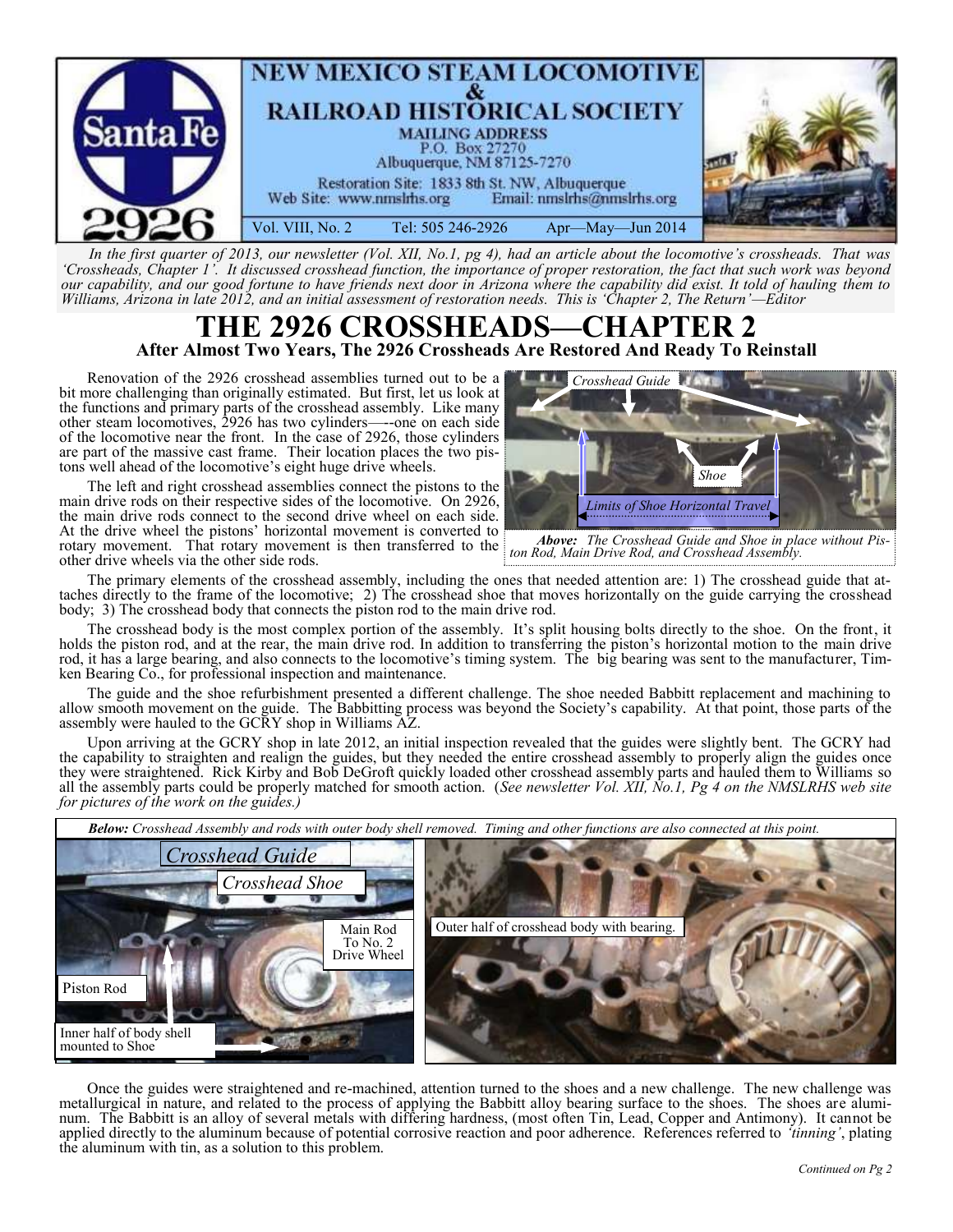*(Continued from pg 1)* Attempts to apply the tinning did not produce good results. The GCRY machinists suggested using an organization with more metallurgical expertise. The shoes were then taken to Horizon Metals, Inc. in Tempe, AZ to address the metal-matching problem and to apply the Babbitt to the shoes.

Instead of tin, copper was chosen as a base for the Babbitt. However, the process of plating copper directly on aluminum can also be problematic, and not as durable as desired. Horizon metallurgists solved that. They first applied a nickel plating to the shoes, with copper plating over the nickel. The Babbitt was then applied to the shoes, and they were returned to the GCRY shop in Williams for machining to an exact fit to the Crosshead Guides.



*A restored shoe ready to reinstall: The precisely machined Babbitt grooves look like new, and should provide miles of smooth performance. Copper plating that was used as a base metal for the Babbitt is visible on the bottom of the shoe.* 

GCRY machinist Helmüt Plätzer handled the crosshead restoration. He did a great job straightening and machining guides and an equally fine job machining the shoes for smooth movement on the guides.

After the months long saga of the crossheads restoration, there are several folks who hope the rebuilt shoes run a lot of miles before another rebuild is necessary. The NMSLRHS volunteers logged a lot of highway miles getting this rebuild done. Between December 2012 and the return of the crossheads this summer, there were repeated trips between Albuquerque, Williams, and Tempe. On the other hand, it would have been much more difficult and expensive if we didn't have some good neighbors in Arizona.

The return of the crosshead assemblies (pictured below) is not the end of the story on this part of the 2926 restoration. There is a lot of heavy lifting yet to do to reinstall the crossheads and those extra heavy main drive rods. Though they may not involve as much heavy lifting, there are still several other tasks before the power source (pistons) are connected to the tractive force (80 inch drive wheels). Those tasks include honing the cylinders, installing the pistons and tramming the locomotive.



*GCRY Machinist Helmüt Plätzer: He is hoping the shoes wear slowly and*  last a very long time.

Tramming (mechanical aligning) rods, wheels, and valve gear is critical to efficient, reliable operation. The locomotive must be properly trammed to log a lot of miles with low wear on those pesky crosshead shoes. Look for 'Crossheads, Chapter 3' in a future newsletter for details on cylinder honing and tramming.



*Left, GCRY Shop, Williams AZ: The refurbished crosshead assemblies are strapped into Rick Kirby's Ford truck. Right, Back Home: Unstrapping the load next to 2926 at the restoration site. The crossheads weigh 1450 pounds each.. Rich said that with a ton and one-half load, the Ford 250 Super Duty rode as smooth as a limo.* 

**OPEN HOUSE 2014** *SATURDAY SEPTEMBER 27, 9:00 AM –3:00PM At The 2926 Restoration Site, 1833 8th St. NW Come See The Progress We Have Made In Bringing 2926 Back To Life Bring The Whole Family—And Bring Your Camera*

**FREE FOOD & DRINK**

**Hot Dogs—Popcorn—-Soft Drinks**

**BIG STEAM INFORMATION Step Back In History Learn About Big Steam**





**ENTERTAINMENT**

**For The Youngsters Model Train Operations For Everyone Three Bands Los Radiators NM Territorial Brass Band Holy Water and Whiskey**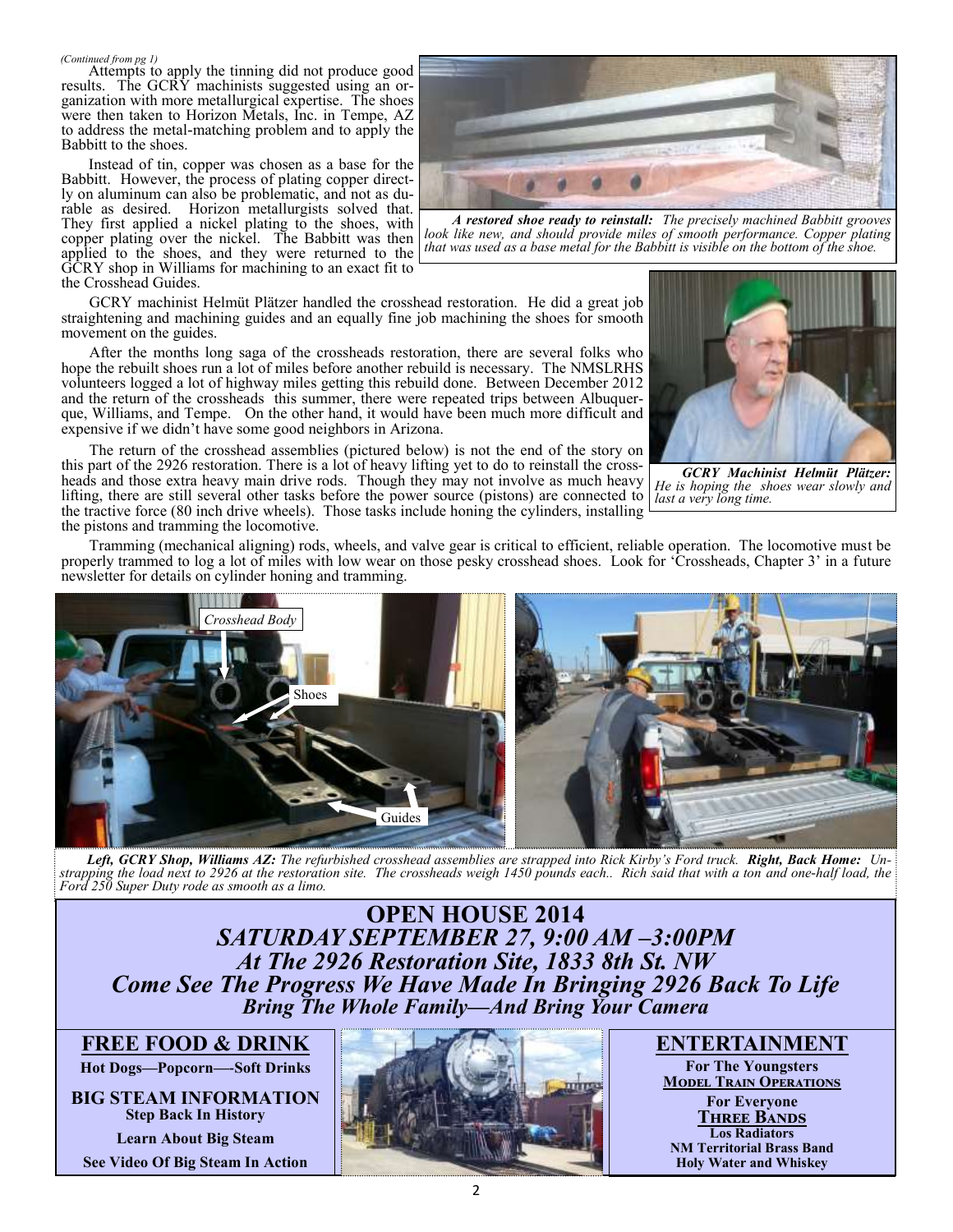

*NOTE: The history of AT&SF 2926 reaches far beyond the borders of New Mexico to a number of other states. One of those states is Texas. The Society has a number of members in Texas. We have also received advice, assistance, and support from Texas organizations including Messer Construction, BNSF Railway, The Temple Railroad & Heritage Museum, et al. One of our members is Bill Giesenschlag, a staunch supporter from Somerville. In the following article, he summarizes how the AT&SF managed to reach all the way south to the Texas port of Galveston.—-Editor.*

### **THE SANTA FE RAILWAY IN TEXAS**

W. H. (Bill) Giesenschlag, NMSLRHS Member, Somerville Texas

The lines of the BNSF Railway in Texas began in the 19<sup>th</sup> Century not as the Atchison, Topeka and Santa Fe Railway (AT&SF) but as an entirely unrelated company called the Gulf, Colorado and Santa Fe, (GC&SF) starting in the city of Galveston.

In 1870, Texas was a frontier area. Galveston, its largest city and commercial capital was on a coastal island. As the port city for Texas' growing cotton empire, it was very wealthy. Galveston's only mainland rail connection was to Houston, a fast growing town 50 miles to the northwest. Houston was beginning to challenge Galveston's supremacy as the leading Gulf Coast city.

In the summer of 1867 there had been a devastating yellow fever epidemic along the coast and Houston had embargoed traffic coming up the single rail line from Galveston. Houstonians learned that this was an effective tool in their economic war with Galveston. Every time there was any talk of an outbreak, Houston embargoed the rail traffic.

Galveston businessmen decided that, to maintain their city's position, they must have their own rail line into the interior of the country. Thus the Gulf, Colorado and Santa Fe was born. It would start from Galveston, build across West Texas to the mining center in Colorado, and to the always mythic attraction of Santa Fe, New Mexico. It must not pass through Houston or Harris County.

The new company was incorporated by the Texas Legislature in 1873. Financing came slowly, and track laying began at Galveston in 1877. Brenham (MP 126) was reached in 1880. By 1881 the mainline reached Belton, with a branch northward from Temple to Fort Worth. Along the way, numerous stations were named for the Galveston men who were officers or investors in the road: Rosenburg, Wallis, Sealy, Somerville, Landes, Rogers, Heidenheimer, Temple, Moody, Kopperl, and Kempner.

The GC&SF never became the moneymaker its backers had hoped. Local Texas traffic was insufficient, and there was a lack of friendly interstate connections. Texas in the 1880's was dominated by Jay Gould's network centered around the Missouri Pacific and the Katy. After filing for bankruptcy, the GC&SF was bought by George Sealy, one of its own directors. Sealy quickly sold the company to the AT&SF. The AT&SF bought it on the condition that a connection be made with their line in the Indian Territory (IT). This was effected at Purcell, IT in 1886.

Because the Texas Constitution required that railroads operating in the state must maintain their general offices in Texas, headquarters remained in Galveston until 1965 when the US Supreme Court voided this requirement.

The (AT&SF) made significant improvements to the GC&SF. In about 1898 to 1900 line changes straightened out tight curves, fills and stone arch bridges replaced timber trestles. The first division point north of Galveston was moved from Sealy to a new facility at Bellville Yard (MP 106). Temple became the headquarters of the Southern Division, also with a new AT&SF employees hospital that eventually grew into the now nationally known Scott & White Hospital System. A massive shop complex was built at Cleburne and a large creosoting plant was built at Somerville to provide treated ties and lumber. Another treating plant at Albuquerque, NM was consolidated with this facility in the 1960's.

In 1912 the Coleman Cutoff was completed across the middle of Texas, forming a new route from the Gulf Coast to the new Belen Cutoff at Clovis, NM and thus a route from Texas to California competitive with Southern Pacific's Sunset Route.

Even so, the "Gulf Lines" remained somewhat of a backwater of the Santa Fe until relatively recent years. There was no double track and none of the biggest steam locomotives ever operated there. No one saw a 4-8-4 or 2-10-4 on the  $G\hat{C}\&S\hat{F}$ . In the diesel era, this was the last place that 100-Class Ft's ran—in 1966.

Gradually, since about 1970 the former GC&SF has become more like the rest of the Santa Fe, and now the BNSF. The mainlines are CTC dispatched and the same 3rd generation diesels run here as elsewhere. Unit trains of coal, grain and intermodal predominate. Some days, the old GC&SF mainline between Temple and Somerville tops 40 trains a day.

With those former GC&SF line improvements, AT&SF 2926 would be at home here as well as other parts of Texas when she returns to the rails.



Somerville Tie Plant Circa 1900. It is still operating today.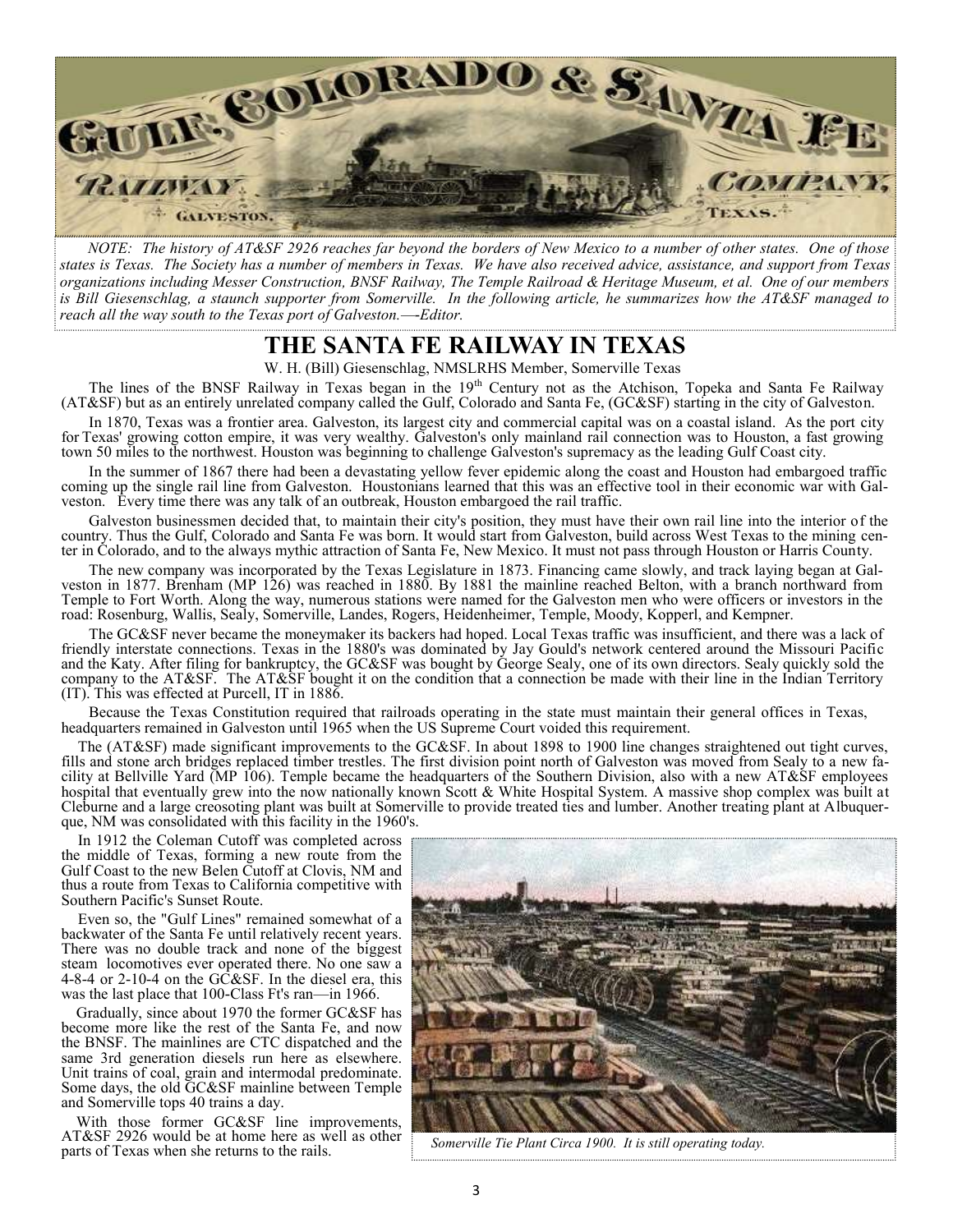# **A NEW SPUR FOR THE 2926** *OR "I LOVE THE SMELL OF CREOSOTE IN THE MORNING "*

By Mike Hartshorne



*The 2926 restoration site June 2014: In this photo taken from 8th St NW looking west to the GSA warehouse the new spur is almost finished. The locomotive and tender were parked adjacent to the GSA warehouse (top Center) loading dock during track construction.* 

Once upon a time the Bureau of Indian Affairs (BIA) had a short rail spur built in the old Albuquerque Sawmill area. Date nails in the ties revealed that it was built in 1937. It was attached to a longer spur connected to the AT&SF main line ¾ mile east. That spur, called the Sawmill Spur provided rail service to the sawmill business district and Old Town Albuquerque. The new spur all-<br>lowed rail freight to be handled at a loading dock on a BIA warehouse in the 1800 block of 8<sup></sup> was extended west in an (unfortunate) "S" curve to reach a loading dock at the newer Government Services Administration (GSA) warehouse on 12th St. NW. Concrete slab surrounded the extension. The older portion of the spur remained as originally built.

In January 2002, seeking a home for the 2926 restoration, we found the spur reaching from 8th to 12th St. NW. The older portion was overgrown with brush but the entire spur was intact. Congresswoman Heather Wilson went to bat for the Society. Official agreements with the BIA and GSA to let the Society use that spur followed. It thus became a Repair In Place (RIP) site for our ambitious effort to bring AT&SF back to life—but first the RIP site demanded a little bit of attention.

That attention amounted to the job of clearing brush, cactus, weeds, and assorted trash from the site by some guys who thought their volunteer job was to work on a locomotive. The volunteers set to work clearing the original spur. It was not in great shape. In addition to all the brush and trash, the rails were actually buried at several points, and ties so rotted as to be invisible.

Finally, in May 2002 the site was cleared, and the rails uncovered. AT&SF 2926 was pushed by a BNSF diesel locomotive *slowly and carefully* across the older portion of the spur to the concreted portion with the challenging "S" curve.

It is not clear when the last box car rolled on this track. From the serious tilt of 2926 as it was pushed into the site, we knew the spur would someday need attention, but developing an infrastructure and getting the 2926 restoration underway came first.

The RIP site was improved greatly over the next 12 years with storage, machine shop, tool shop, and administrative buildings installed in trailers, transportainers, a crew shack, and a refrigerated box car. Three phase power was installed. A work pit and a crane were built. Two donated fork lifts, a car mover, air compressors, and fabrication tables were renovated.



*Early 2002: There's Gotta Be A Spur Under Here. A lot of work, but not on a locomotive. Inset shows date nails removed from ties.*



*May 2002: A BNSF engineer eases 2926 onto its new home with diesel Unit No. 2628 still wearing Santa Fe paint.*



*TILT, That's Not An Overweight Driver: Lurch the car mover leans left in this photo from May 2005 revealing the sad condition of the older portion of the spur. Though heavy, Lurch is a featherwe state portion by the spure modgli heavy, Euren is a feamer* weight compared to the locomotive and tender. The spur must be *repaired before removing 2926 from the restoration site.*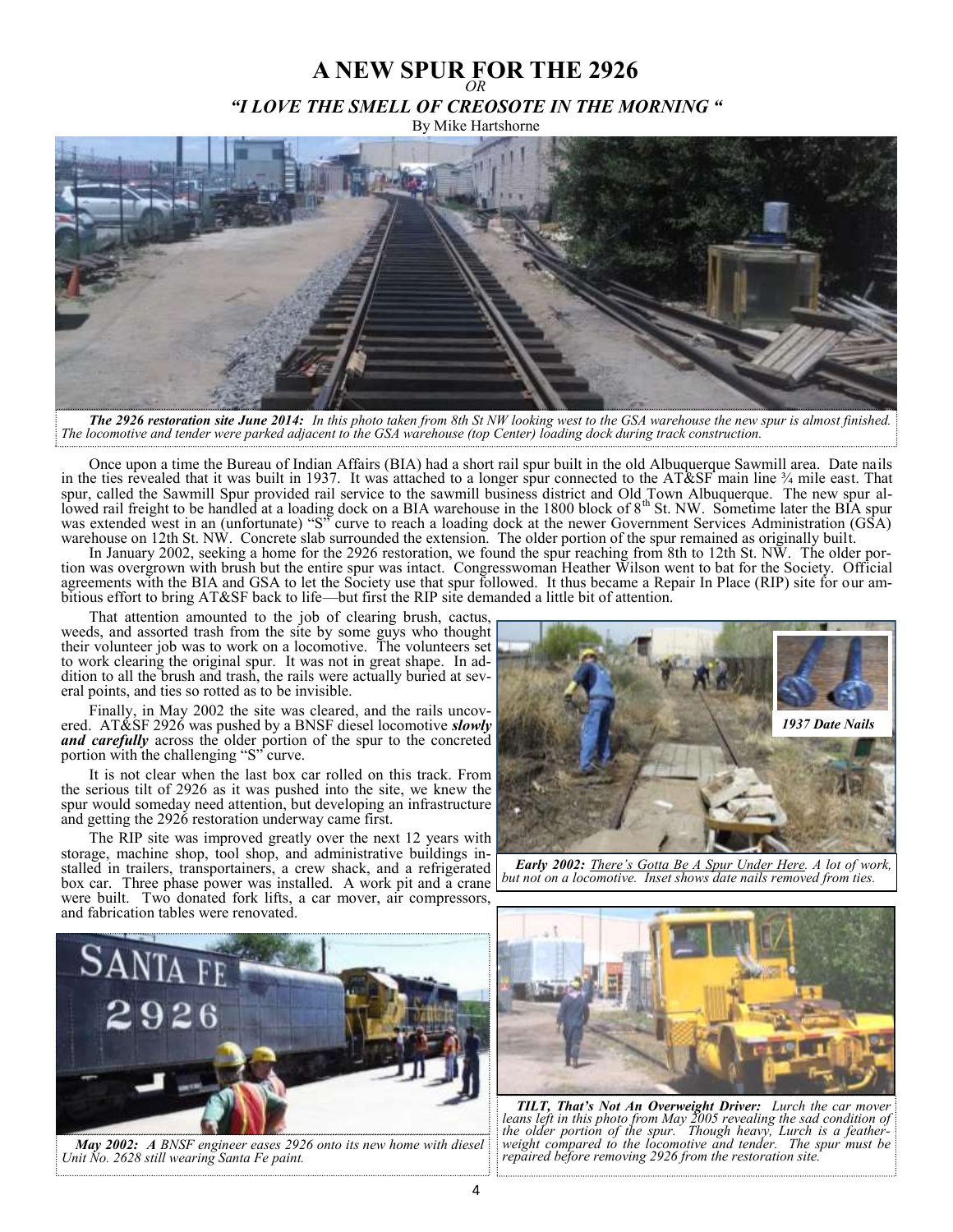Next came our machine shop with two metal lathes, a milling machine and related tooling. Air, hydraulic, electric and hand tools were gathered. Donations included hazardous materials cabinets, pumps, hand carts, welding equipment, work shades…the list goes on and on. Work on the 2926 requires a small industrial facility and the Society put it together piece by piece. But the track under 2926 was ready to fail. Gauge rods had been installed years ago as a temporary measure in the worst spots. Sinking track over rotten ties could not be ignored. Our locomotive might have gone on the ground.

Just in time an anonymous angel decided to help. With a gift of \$100,000 in hand the Board of Directors decided in late 2013 to contract for rebuilding that spur. This wasn't an easy decision. Some folks wanted to spend the money on the locomotive. Maybe the track would hold up a little longer and would it not be great to have 2926 running a bit sooner?

Frank Gerstle and Don MacCornack agreed to run the job. It took one false start to establish that the Society did not have enough money to build both an engine shed and fix the track. The track work would have first priority. Soil testing was professionally done at intervals along the spur by the Geotech Company. With that and Frank's survey of the track Don did the civil engineering plans and a contract was let with Klinger Constructors.

For the duration of the project the GSA kindly agreed to let the 2926, tender, and the car mover be stored along their loading dock west of the RIP site. In May, 2014 the project began with demolition of the old rails and ties from the southeast corner of the GSA loading dock to 8<sup>th</sup> Street. As they were ripped up the old ties were called a lot of names. Toothpick is one of the few polite ones. Some were so rotten they could be broken by hand. Bent gauge rods were dug up. Their condition revealed that it is a wonder that a million pounds of locomotive had not already settled onto terra infirma.

As much rail and hardware as could be saved for reuse was cleaned up and stored by the on site volunteers. New rail joiners, tie plates, and spikes were ordered by Klinger. (Later, a change order was needed for some replacement rail when it became obvious that some rail could not be reused.) Universal Constructors were called in to do the dirt work. A broad ditch was dug where the spur had been. This was graded, compacted, tested and then lined with Geogrid before a base course made of ground up concrete grade crossing was laid.

Ballast graciously donated by Rocky Southway of Southway Construction went in and then new ties were placed on 20 inch centers for the length of the spur. When the rails and tie plates had been roughly aligned a gang from Gandy Dancer arrived to spike down the track. They worked fast and long with a hydraulic jackhammer and old fashioned spike mauls nearly completing the whole job in a hot dawn-to-dusk working day.

With that done a new survey was performed and a plan was arranged with Klinger to optimize the grade from end to end. The short segment of rail over the work pit was raised three inches to minimize the slope of the track in both directions. Klinger's iron workers used the air arcing technique to neatly separate welds at the top of the four steel columns that support the rail carrying I-beams across the pit. Three inches worth of jacking up those beams allowed placement of three inch steel caps for the columns and the beams were welded back in.

With that done a crew from Gandy Dancers showed up early one morning to tamp the ballast with "Henry" the 40 year old Jordan chase tamper machine\* . Heavy jacks were placed in pairs along the track and adjusted by laser to desired height. Then Henry picked along one tie at a time like a giant crustacean with four massive pairs of yellow-black claws poking and shaking ballast under each tie to lock them in place. Some shovel work later and the ballast was properly leveled and edged. Ties to make a grade crossings at the World Headquarters (WHQ) and 8<sup>th</sup> street were placed and the double gate at the WHQ was rehung.

Cement for the concrete donated by Grupo Cementos de Chihuahua-USA (GCC) courtesy Rick Percival. A 60 foot rail crossing at the west end of the site and a 20 foot crossing east of the pit were formed up, poured and finished to complete the spur project. Now we can get back to work full time on the 2926.

The happy ending to this story? Simple. ATSF 2926 is NOT going to ground. What does she need next? A roof of course! But that will be another story.

*Dirt Work: Universal Constructors excavating and compacting the west (concreted) portion of the spur.*



**Men & Machine:** Gandy Dancers and "Henry *make short work of leveling ballast on the new track. \*Everything at the site gets a name after a while. Henry might be named for one of our favorite viola players.* 

#### **ABOUT THOSE TIES AND THE SMELL OF CREOSOTE**

The pungent smell of creosote from the new ties is like perfume to many of the 2926 volunteers. It adds a new sense of reality to the restoration effort. The old ties probably came from the tie plant once located in Albuquerque's south valley. The new ones came from its still operating twin in Somerville, Texas. (See '*The Santa Fe Railway In Texas'* article in this issue.)

The old ties had a variety of odors, but none were pleasant. Their creosote smell disappeared years ago. For quality control of the new tie smell, our resident radiologist, Dr. Mike Hartshorne, recommended the new ties receive a cat scan.—*Editor*





*Old ties in trash container. New ties with aroma of creosote. New ties undergoing cat scan.*

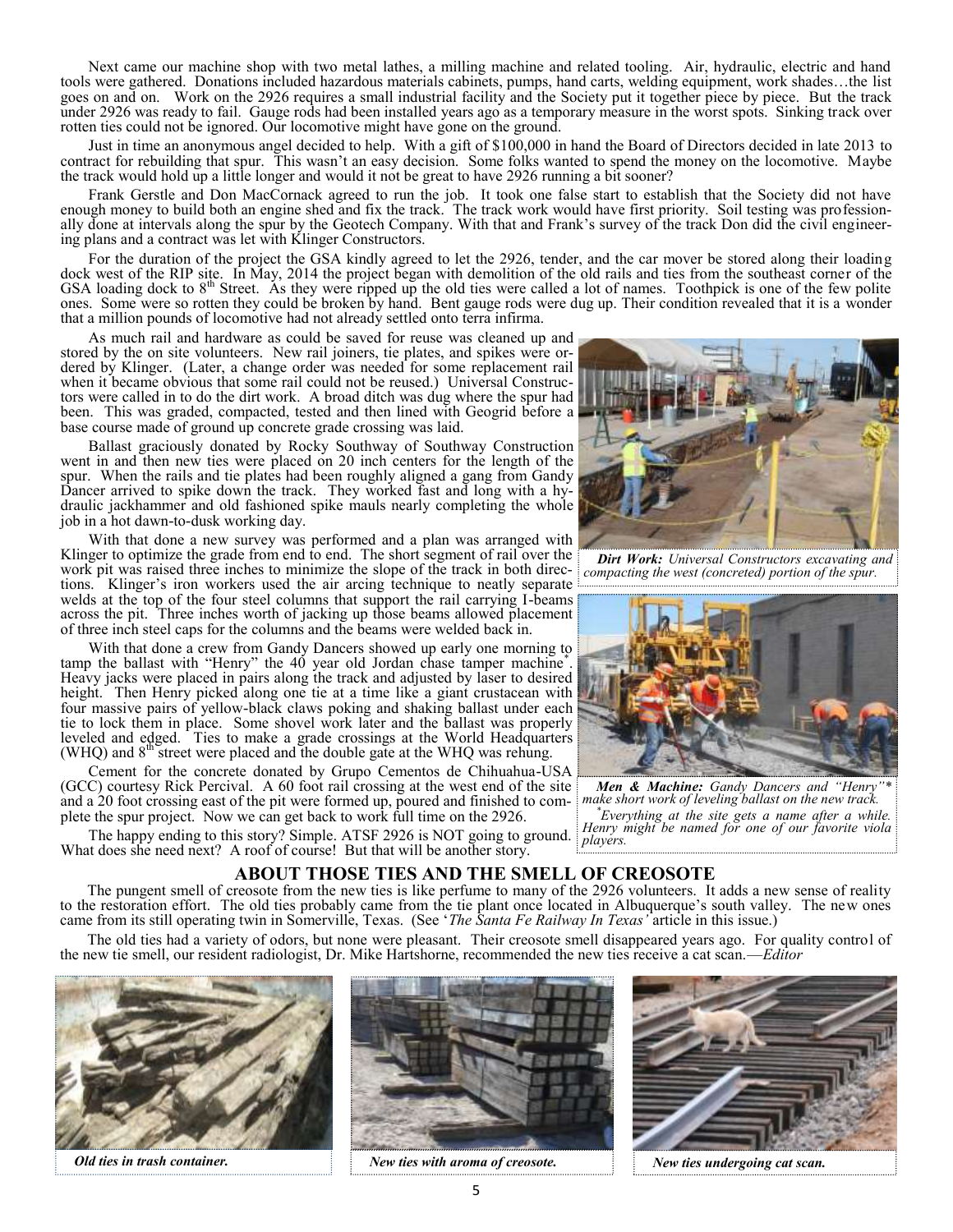# **BIG MAIN LINE STEAM**

### **Is There A Resurgence Of Big Main Line Steam Operations In the U.S.?**

As the time approaches when our big 4-8-4 locomotive will be brought under steam again, many questions arise. We will have to find answers to them as we move forward. But, first, one generic, recurring question we have is: "What other locomotives of 2926 size or larger are in operating condition?" Just what sort of 'club' are we joining? The actual number seems a bit hazy at best.

We know well the San Bernardino Railroad Historical Society, our friends in Los Angeles with 2926's older sister, AT&SF 3751. They have been a great help to us. Everyone knows about Union Pacific's historic steam program in Cheyenne, soon to have three operating big main line locomotives. The Oregon Rail Heritage Center in Portland and the Tennessee Valley RR each have two big ones. But just how many, and where they are seems to be a moving target. The "How Many?" question was the subject of an editorial by Jim Wrinn of Trains Magazine five years ago. Having a thorough understanding of the importance of big main line steam in American heritage, he asked: "**How many mainline steam locomotives are really out there in the United States today?"**

His big main line steam definition was: "*A locomotive capable of pulling a good sized train -- 10 or more cars -- at track speed (think 40 mph plus) for several hundred miles in a day's time. That puts us at least into the category of a big eight-coupled locomotive minimum. Secondly, the engines have to be roadworthy and not just "stored serviceable" so that leaves a lot of horses in the barn for this count.* 

Using that definition, he came up with only seven at that time and speculated on other possibilities. His research and time elapsed since have indicated that the number is changing. As 2926 comes on line in a year or so, the number can be estimated at somewhere between 8 and 15—and even that estimate will start heated discussions among rail fans around the country.

At the time of the TRAINS editorial (June 4, 2009), AT&SF 2926 was still in disassembly mode at its home in Albuquerque. Norfolk & Western Class J #611 was parked at home in the Virginia Museum of Transportation in Roanoke. Union Pacific's Big Boy 4014 had been on display at Rail Giants Train Museum in Pomona, California since 1961. Within the next couple of years all three will once again be under steam and ready to run. This could indicate that there just might be a renewal of interest in rail heritage. That could mean continued operation of a few big main line steam excursions.

Rail heritage in the U.S., especially main line excursions, doesn't appear to have the public interest found in many other countries. But nationwide, steam operations from small urban park trains to remote narrow gauge and 'short run' standard gauge operations are myriad. Many of the small (short run, narrow gauge, intermittent, etc.) rail operations around the country serve as both local attractions and tourist destinations. Along with the big main line locomotives mentioned above, they are all people magnets.

The big main line steam locomotives on static display in a museum or park will draw a crowd. When under steam they will draw a **large crowd**, especially when pulling s string of classic passenger cars. Though few in number, remembering those machines and the men who built and operated them is important. It was the big, strong, fast main line locomotives that contributed significantly to the westward growth and industrial development of the U.S. That is a major segment of our national heritage. Though it is doubtful more than a dozen of these big machines will ever be active at any given time, with 2926, 611, and 4014 (and possibly a couple or three others) coming alive, maybe there is a resurgence of interest in Big Steam.



#### *Crowd drawing power of big main line steam.*

*Left: AT&SF 3751 in San Diego in 2008. Downtown San Diego is standing room only with folks come to see the 1927 locomotive.*

*Right: Union Pacific 844 in the Phoenix suburb of Gilbert AZ in 2011. It appears that Phoenix and its other suburbs all turned out to see the big steam locomotive built in 1944, the same year as New Mexico's AT&SF 2926.*



Now back to all the other questions we have: Where can we operate? How do we relate to the busy freight main lines? How do we relate to other big steam operations? Since 2926 is a *mobile* tourist attraction, how do we relate to such fixed tourist attractions as Las Vegas, NM Harvey House, La Castenada, Santa Fe's many attractions, Belen's Harvey House, Spaceport America, and

tourist sites in Las Cruces, Deming, and El Paso, TX? Can an operating 2926 provide a link between such locations? How do we market our excursions?

And a big question is: "As a non-profit organization, can we operate and at least break even financially?"

Those questions and myriad others will challenge the NMSLRHS in the coming months. —*Editor*

*This map shows locations where Big Main Line steam locomotives will be in or near operating condition in a couple of years. Nationwide, it will be a bit less tilted to the west than it was when Jim Wrinn wrote his editorial five years ago. There are numerous other big steam units listed as 'under restoration', 'stored operational', etc. at: www.steamlocomotive.com. Some may come alive again, and some currently listed as operational may be shopped for required maintenance.* 

*By 2016, maybe a dozen of these icons of our national rail heritage will be steaming and offering rail fans and tourists an opportunity to see rail travel as it once was.* 

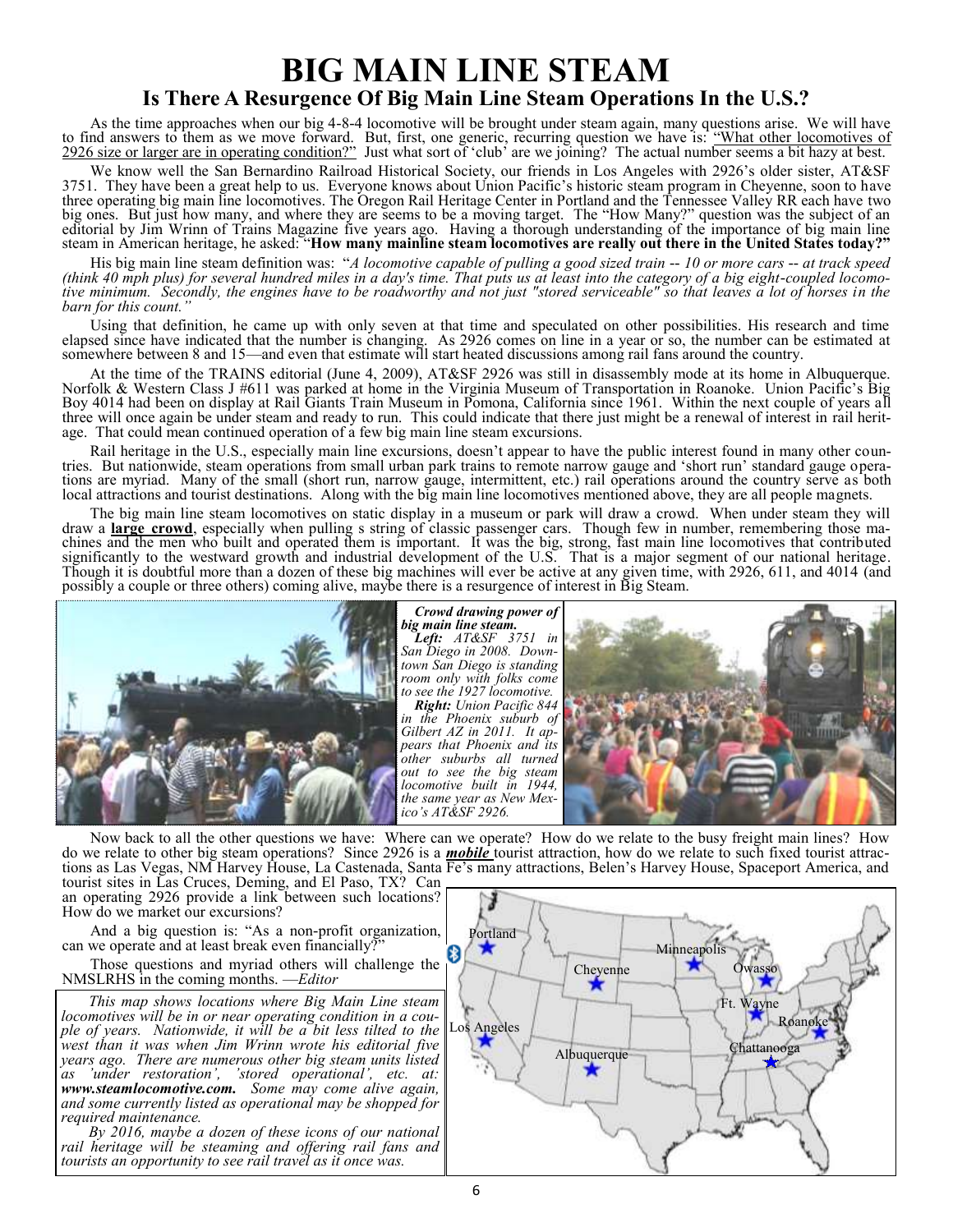#### **FROM PROJECT TO PROGRAM: LOOKING ONWARD AND OUTWARD When 2926 Is Steamed Up And Operating, The Society's Volunteers Will Face A New And Different Routine**

The New Mexico Steam Locomotive And Railroad Historical Society is facing a major change. For a decade and a half, the Society's volunteer effort has been a **mechanical project.** The focus has been hands-on labor, solving technical problems, building mechanical devices and tools, and locating rare parts—all aimed at bringing back to life an icon of New Mexico's rich rail heritage.

Sure, we have dealt with outside public interest. But that outward looking relationship has been primarily directed to obtaining support for the mechanical work, communication with other rail organizations, and hosting rail fans interested in the project. We have welcomed an increasing number of visitors from throughout the U.S. and other countries to the restoration site. However, that amount of public interface is small compared to the public attention that 2926 will draw once under steam and in operation. There is a great difference between a mechanical project tucked away out of the mainstream, and a huge steam locomotive pulling highly visible excursions. The latter demands an **outreach program** commonly associated with tourism.

AT&SF 2926, and the few other large main line locomotives around the country are significant tourist attractions. But unlike most tourist attractions, i.e. museums, national parks, resorts, beaches, sports venues, the big steam locomotives are **mobile.** The fixed tourist attractions are permanently situated and waiting for visitors. The mobile attractions can meet tourists at different points, and allow them to experience rail travel as it once was. They can also transport tourists to, from, and between the fixed tourism sites.

To transition from a **mechanical project** to a **public oriented program**, the Society is increasing its outreach activity. That activity includes membership in the Tourism Association of New Mexico (TANM), liaison with city, county, and state tourist programs and commercial interests catering to tourism. During the past few months, NMSLRHS members have attended and**/**or participated in events in Belen, Las Vegas, Las Cruces, Ruidoso, and Santa Fe, as well as hosting museum and school groups at the site. (See pictures below). We will continue such liaison, and will provide more details in future newsletters, and on our web site.



*Las Cruces Rail Museum April 2014: NMSLRHS member Ed Kibel, setting up the Society's panels depicting New Mexico Rail History. The panels and other materials were displayed at the Rail Museum for Las Cruces' seventh Railroad Days Celebration. While in Las Cruces, Ed and Doyle Caton attended a meeting of the New Mexico Tourism Commission at the New Mexico Farm And Ranch Heritage Museum.* 



- 1) Explora Museum Staff members visit the 2926 site for a briefing and tour. Many facets of the restoration involve the Science Technology Engineering and Math (STEM) subjects that are the core elements of Explora's educational exhibits and programs.
- 2) NMSLRHS volunteers prepare a group of students, teachers and parents for a tour of the 2926 restoration site.
- 3) Attendees at the Annual Governor's Conference on Tourism in Ruidoso listen to a luncheon presentation by Virgin Galactic Tourism Specialist Carolyn Wincer. Once Virgin Galactic's short space rides begin, New Mexico can expect a deluge of tourists. Each person signing up for a ride into space is expected to be accompanied by 20 to 70 family and friends. During the "astronaut's" 4 or 5 day preparation, those family and friends will want to see some of New Mexico's many attractions.

NMSLRHS has been represented at the last two conferences.